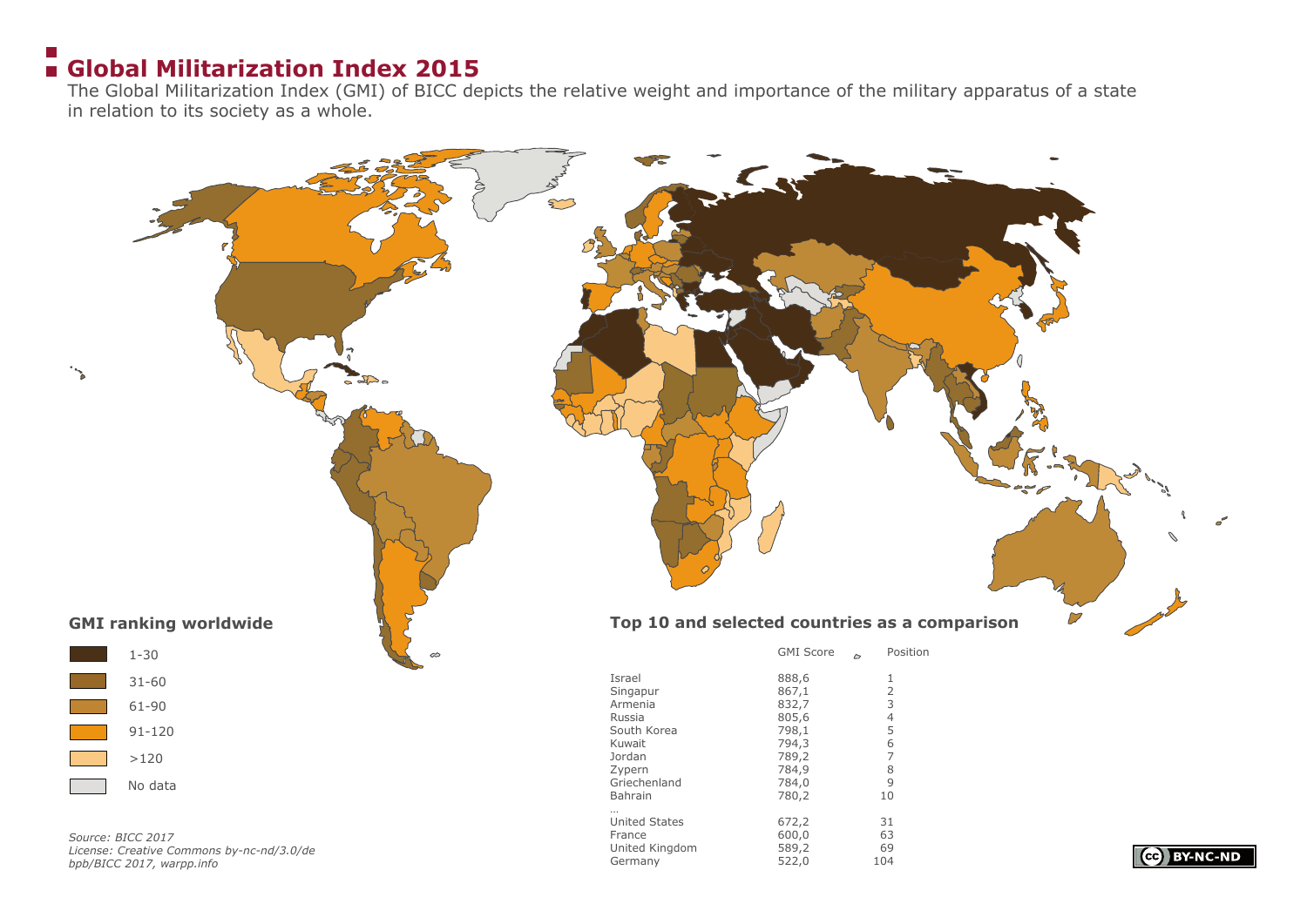## **Global Militarization Index 2016**

The map of the world shows the level of militarization of a country in 2016 based on the BICC Global Militarization Index (GMI). The darker the colour of a country, the higher its militarization. For countries coloured in grey, no data were available for 2015. The table below the map shows the ten highest militarized countries worldwide. The GMI score is calculated from the categories military expenditures, military personnel and heavy weapons via a statistical method; the score indicates a country's militarization from 0 to 1000. For comparison, the table shows the GMI for the United States, France, the United Kingdom and Germany.

## **Facts**

The map shows that the region of the Middle East is one of the most militarized regions worldwide. The most militarized country in the world is Israel (GMI score 888.6) also part of the region. Apart from that, countries of the former Soviet Union, such as Russia or Ukraine, also show a high level of militarization. There is, however, one Asian country, namely Singapore (GMI score of 867.1) on position 2 of the top 10 most militarized countries. Countries with a high level of militarization allocate more resources, i.e. funds, training opportunities and personnel to the military compared to other areas of society. In other words, the relative weight and significance of the military apparatus of these states in relation to its society as a whole are particularly high.

Compared to the most militarized countries, the significance of the military in the United States, France, the United Kingdom and Germany (in descending order) is relatively small. This is why they feature at lower positions in the Militarization Index. Even though these four NATO countries are often named in connection with arms exports and conflicts, they allocate a much larger share of resources and thus significance to other areas of society than the top 10 most militarized countries.

## **Terms, notes on methodology or reading aids**

**Militarization** is understood here as the ratio between state resource distribution to the military sector and other areas of society. This definition was coined by BICC, the Bonn International Center for Conversion. With the help of various indicators, BICC compiles the **Global Militarization Index (GMI)** to be able to compare the level of militarization of various countries. It, for instance, compares government expenditures measured against the gross domestic product (GDP) for the military with those for health expenditures. The three main categories that the GMI is derived from on are military expenditures, military personnel and heavy weapons in a country. The result from the different indicators is a value between 0 and 1000—the higher the value, the higher the militarization of a country.